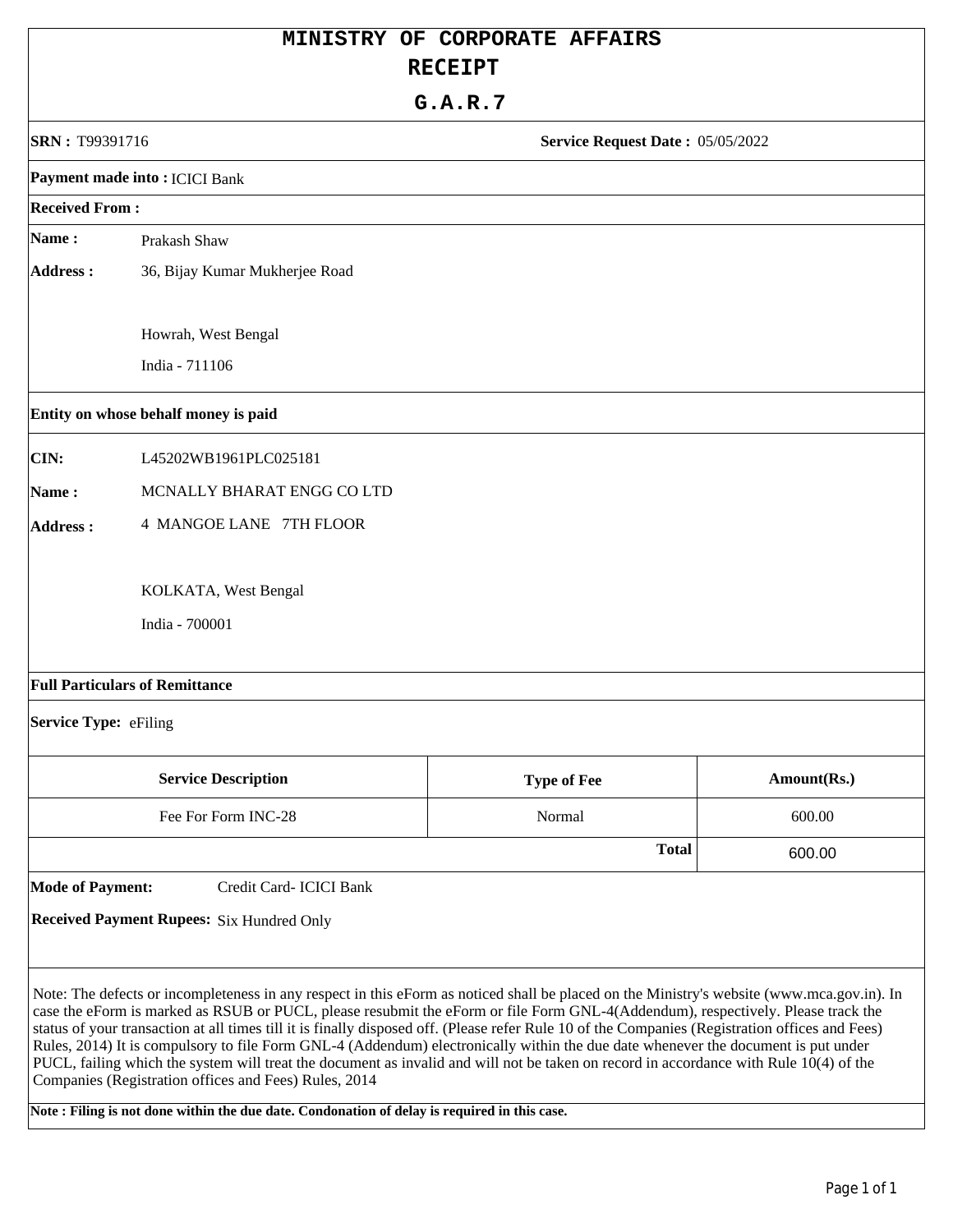[Section 12(6), 13(7), 58(5),87, 111(5),66(1), 230, 232, 233, 234, 237, others of the Companies Act, 2013 and \_\_\_\_\_\_\_\_\_\_\_\_\_\_\_\_\_\_\_\_\_\_\_\_\_\_\_ section107(3), 81(4), 167, 186, 391, 394,396,397, 398, 445, 481, 466, 518, 559 & 621A ,others of the Companies Act, 1956 ]



or Tribunal or any other competent authority

| Form Language<br>⊙ English                                                                                                       | Hindi                                                                                                    |
|----------------------------------------------------------------------------------------------------------------------------------|----------------------------------------------------------------------------------------------------------|
| Refer instruction kit for filing the form.                                                                                       |                                                                                                          |
| 1.(a) *Corporate identity number (CIN) or foreign company<br>registration number (FCRN) of the company                           | L45202WB1961PLC025181<br>Pre - Fill                                                                      |
| (b) Global location number (GLN) of company                                                                                      |                                                                                                          |
| 2.(a) Name of the company                                                                                                        | MCNALLY BHARAT ENGG CO LTD                                                                               |
| (b) Address of the<br>registered office of the<br>company or of the<br>principal place of<br>business in India of<br>the company | 4 MANGOE LANE 7TH FLOOR<br><b>KOLKATA</b><br><b>West Bengal</b><br>700001<br>India                       |
| e-mail ID of the company<br>(c)                                                                                                  | mbecal@mbecl.co.in                                                                                       |
| 3.(a) *Order passed by                                                                                                           | NCLT                                                                                                     |
|                                                                                                                                  | (b)*Name of the court or or Tribunal or any other competent authority                                    |
| NATIONAL COMPANY LAW TRIBUNAL KOLKATA BENCH I                                                                                    |                                                                                                          |
| (c) *Location<br>Kolkata                                                                                                         |                                                                                                          |
| (d) *Petition or application number                                                                                              |                                                                                                          |
| C.P (IB) No. 891/KB/2020                                                                                                         |                                                                                                          |
| (e) *Order number                                                                                                                |                                                                                                          |
| Application No. CP (IB) No. 891/KB/2020                                                                                          |                                                                                                          |
| 4. *Date of passing the order                                                                                                    | (DD/MM/YYYY)<br>29/04/2022                                                                               |
|                                                                                                                                  | 5.(a) (i) Section of the Companies Act, 2013 under which order passed                                    |
|                                                                                                                                  | (ii)Section of the Companies Act, 1956 under which order passed                                          |
|                                                                                                                                  | (iii)Section of Insolvency and Bankruptcy Code, 2016 under which order passed<br>7 - Admission into CIRP |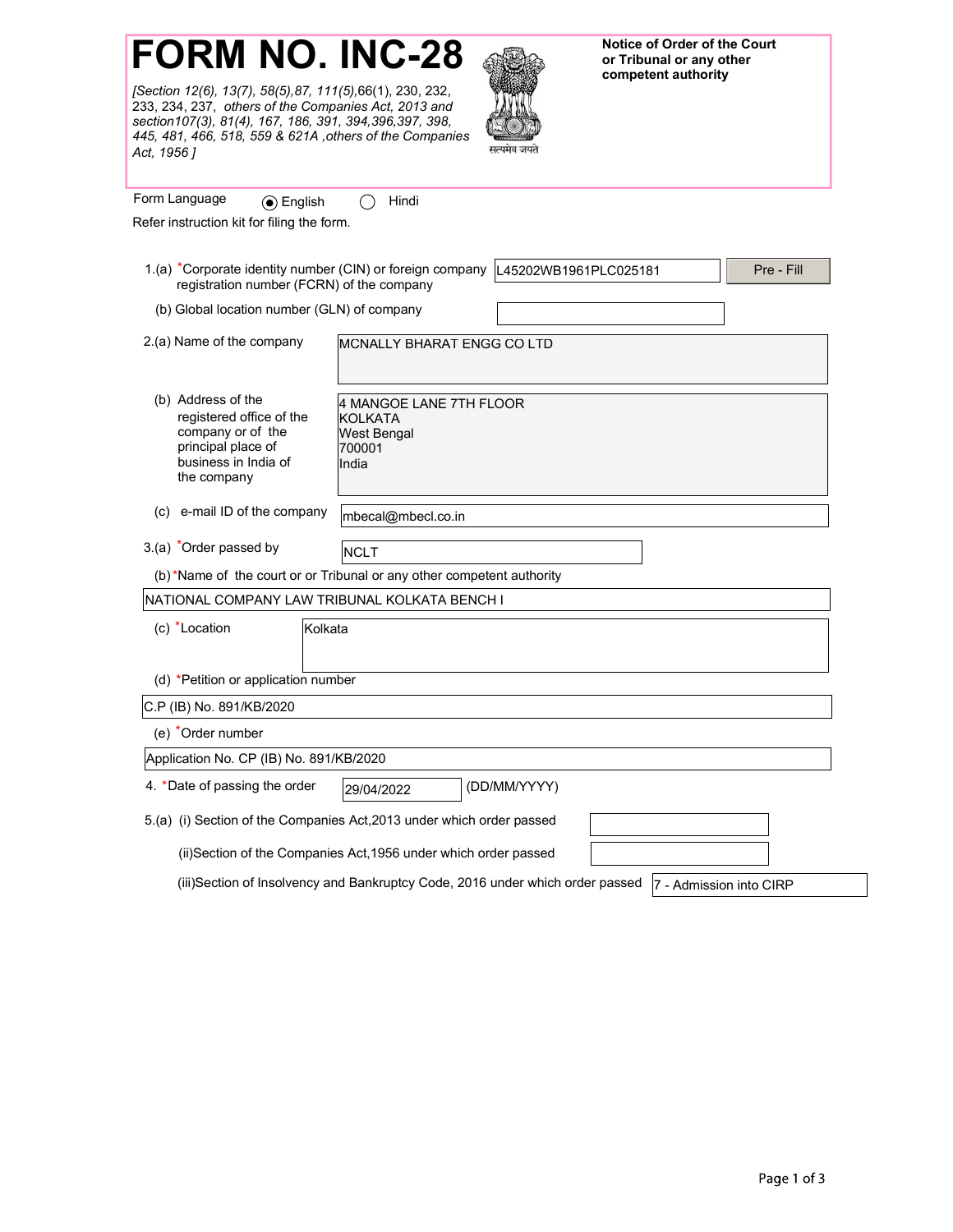| 13.(a) SRN of relevant form |  |
|-----------------------------|--|
|                             |  |

(Mention the SRN of relevant Form INC-23, INC-28, CHG-1, CHG-4, CHG-9, MGT-14 or any other form; if applicable)

## **Attachments**

- order by any other competent authority.
- 2. Optional attachment(s) if any

| <b>Attachments</b>                                                                  |        | McNally Bharat-NCLT Order.pdf |  |
|-------------------------------------------------------------------------------------|--------|-------------------------------|--|
| 1. Copy of court order or NCLT or CLB or<br>order by any other competent authority. | Attach |                               |  |
| 2. Optional attachment(s) - if any                                                  | Attach |                               |  |
|                                                                                     |        | Remove attachment             |  |